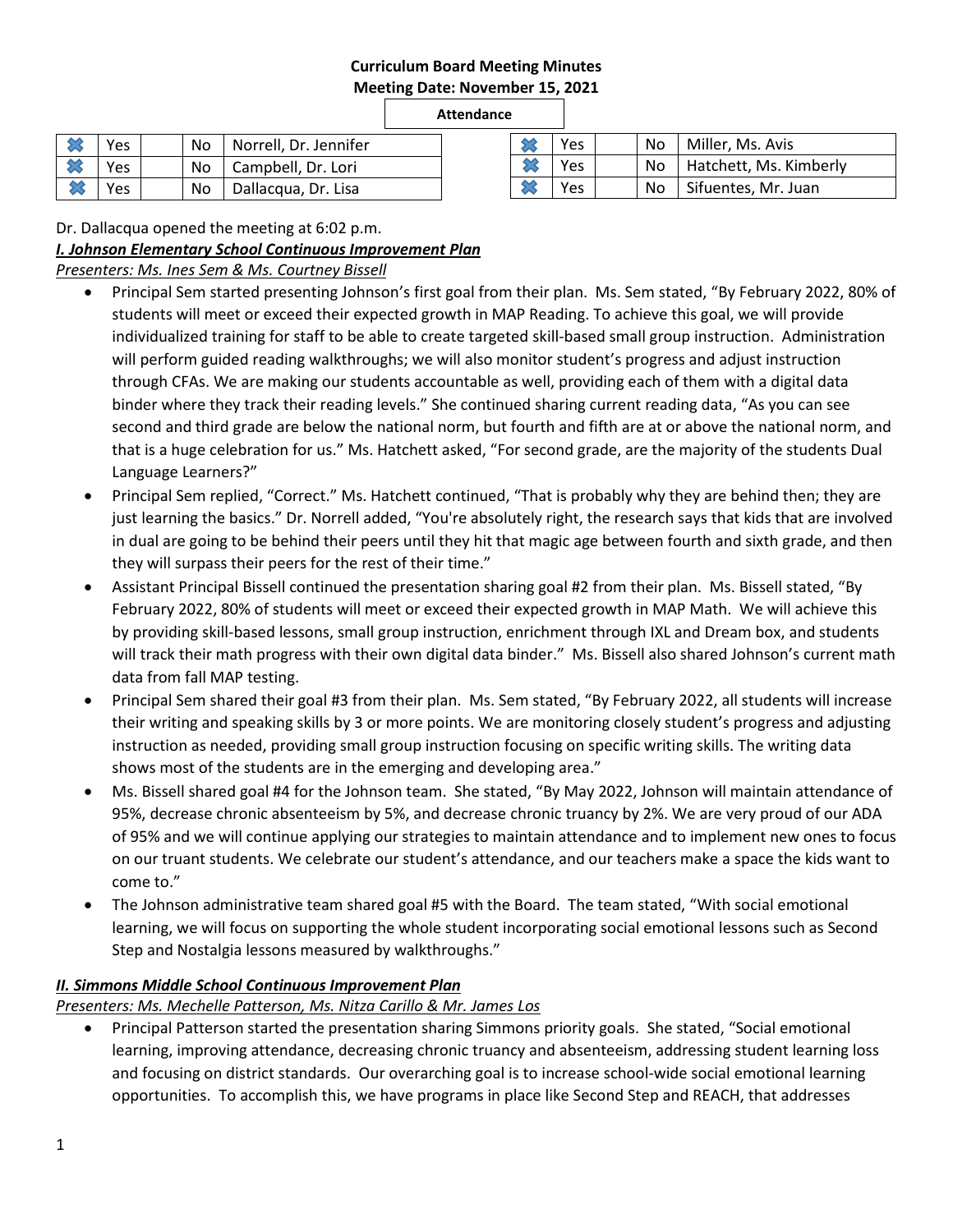student's social emotional needs. We also have celebrated our student's success and growth with Student of the Month and Honor Roll Assemblies."

- Principal Carrillo continued presenting Simmons goals under for promoting educational equity. She stated, "We are increasing social and emotional services for our students through extracurricular opportunities. A lot of our students are eager to help the community and the school. We provide them with an opportunity to become civic-minded. We offer several clubs and organizations at our school, and one of them is a Student Council and the National Junior Honor Society. In these two societies, they lead a lot of shareable fundraisers. For example, in November for Cancer Awareness, our Student Council raised over \$800 to give to this cancer organization. We are really proud of them. We have opportunities for school-wide clubs, that really helps our students with their social emotional skills and provides the outlets they need and groups to be part of. We have several groups at Simmons: Newspaper Club, Guitar Club, Eco Club, Engineering and robotics, Drama club, Art club, Cooking Club, and 21st Century. Our staff implements PBIS throughout the day, in the hallways and in their classrooms. Expectations are centered around PBIS and common behavior. The language that they use across the district is to be responsible, be respectful and be safe."
- Assistant Principal Los provided an overview of Simmons attendance dated back since 2016. "The chart shows attendance growth throughout school year 2020, focusing on attendance under operational excellence. Our overall attendance goal is to meet or exceed a 95% average daily attendance rate, decrease our chronic absenteeism by 2% and decrease our chronic truancy by 5%. He continued sharing strategic goal number four under academic achievement. Our goal is for 75% of our students to meet or see expected RIT growth from fall to winter. And how are we going to do this? Well, we use the common formative assessments administered through Mastery Manager. All our content area teachers administer this CFA, and our common formative assessments are aligned to our district priority goals."

### *III. Literacy Attendance Update*

#### *Presenters: Mr. Brad Wieher*

 Mr. Wieher shared with excitement an update on our literacy attendance incentive. Mr. Wieher stated, "What we have done is taken two things that I truly believe every person in this room knows is important for all our students: reading as many books as possible and attending school as many days as possible. We combined those two ideas and made this incentive. We put together two large boxes of books and made a set for all elementary buildings, with different genres, different grade levels, different types of reading, both fiction and nonfiction. We are sending these brand-new books to all our elementary schools, and all students will have to do to win these books is to attend school each day that week. It is our hope is that students will be excited about this."

#### *IV. Professional Development Calendar*

# *Presenters: Dr. Lisa Dallacqua*

 Dr. Dallacqua provided a general overview of East Aurora professional development for this school year. Dr. Dallacqua stated, "The professional development catalog is organized into different strands. For this year, we are concentrating our professional learning into three general areas for teachers and staff. The first is unpacking and understanding our district focus standards to create meaningful and rigorous common formative assessments. The second one is the development of the nostalgic concept within our teaching and learning. The reason we are doing this is because we want to be able to teach resilience and responsiveness to our students and their needs. This goes alongside our district focus standards. Our third focus area for our teachers and staff is meaningful technology integration. Now that we are back in person and all our students have devices, we are starting to move more deeply into implementation of Google Classroom and all these educational applications. What exactly does that look like in a blended learning model where we have teachers and students now in person with each other? As you can see, we have general descriptions of all our offerings, and they're color-coded so that teachers are able to see what strand they are choosing for their professional learning."